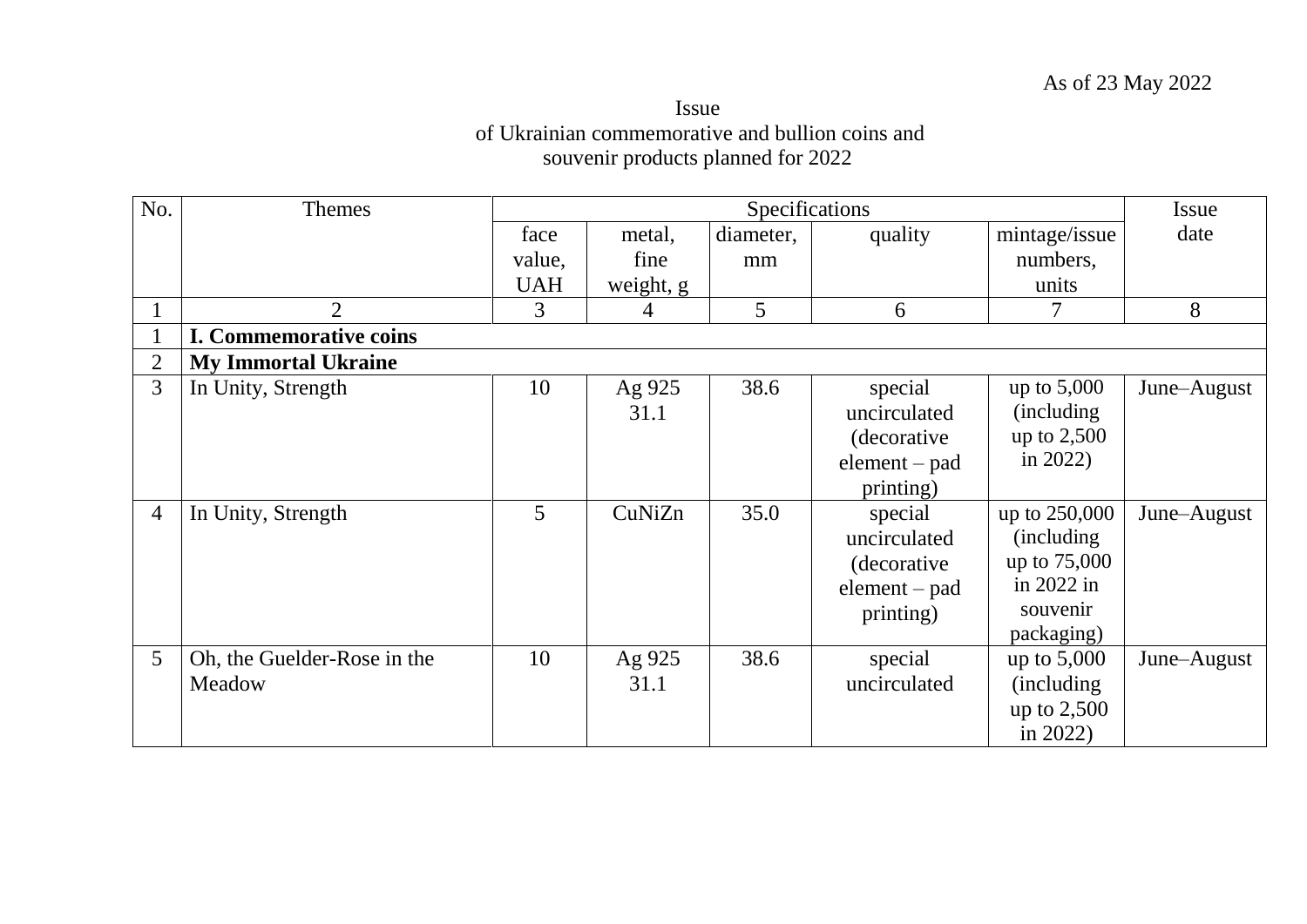|                | $\overline{2}$                                                                                               | 3              | $\overline{4}$ | 5    | 6                                                                      | $\overline{7}$                                                                          | 8           |
|----------------|--------------------------------------------------------------------------------------------------------------|----------------|----------------|------|------------------------------------------------------------------------|-----------------------------------------------------------------------------------------|-------------|
| 6              | Oh, the Guelder-Rose in the<br>Meadow                                                                        | 5              | CuNiZn         | 35.0 | special<br>uncirculated                                                | up to<br>250,000<br>(including)<br>up to 75,000<br>in 2022 in<br>souvenir<br>packaging) | June–August |
| $\overline{7}$ | <b>Outstanding Personalities of Ukraine</b>                                                                  |                |                |      |                                                                        |                                                                                         |             |
| 8              | Yelysaveta Yaroslavna (Ellisif of<br>Kyiv) (year of birth unknown $-$<br>after 1076)                         | $\overline{2}$ | CuNiZn         | 31.0 | special<br>uncirculated                                                | 30,000                                                                                  | July        |
| 9              | Solomiya Krushelnytska<br>$(1872 - 1952)$                                                                    | $\overline{2}$ | CuNiZn         | 31.0 | special<br>uncirculated                                                | 30,000                                                                                  | October     |
| 10             | <b>Higher Educational Institutions of Ukraine</b>                                                            |                |                |      |                                                                        |                                                                                         |             |
| 11             | 100 Years Since the<br><b>Establishment of Beketov</b><br>National University of Urban<br>Economy in Kharkiv | $\overline{2}$ | CuNiZn         | 31.0 | special<br>uncirculated                                                | 25,000                                                                                  | December    |
| 12             | <b>Ukrainian Spiritual Treasures</b>                                                                         |                |                |      |                                                                        |                                                                                         |             |
| 13             | The Garden of Divine Songs<br>(to mark the 300th anniversary of<br>the birth of Hryhorii Skovoroda)          | 20             | Ag 925<br>62.2 | 50.0 | special<br>uncirculated<br>(decorative)<br>element – local<br>gilding) | up to $2,500$<br>(including)<br>up to $1,500$<br>in $2022$ )                            | November    |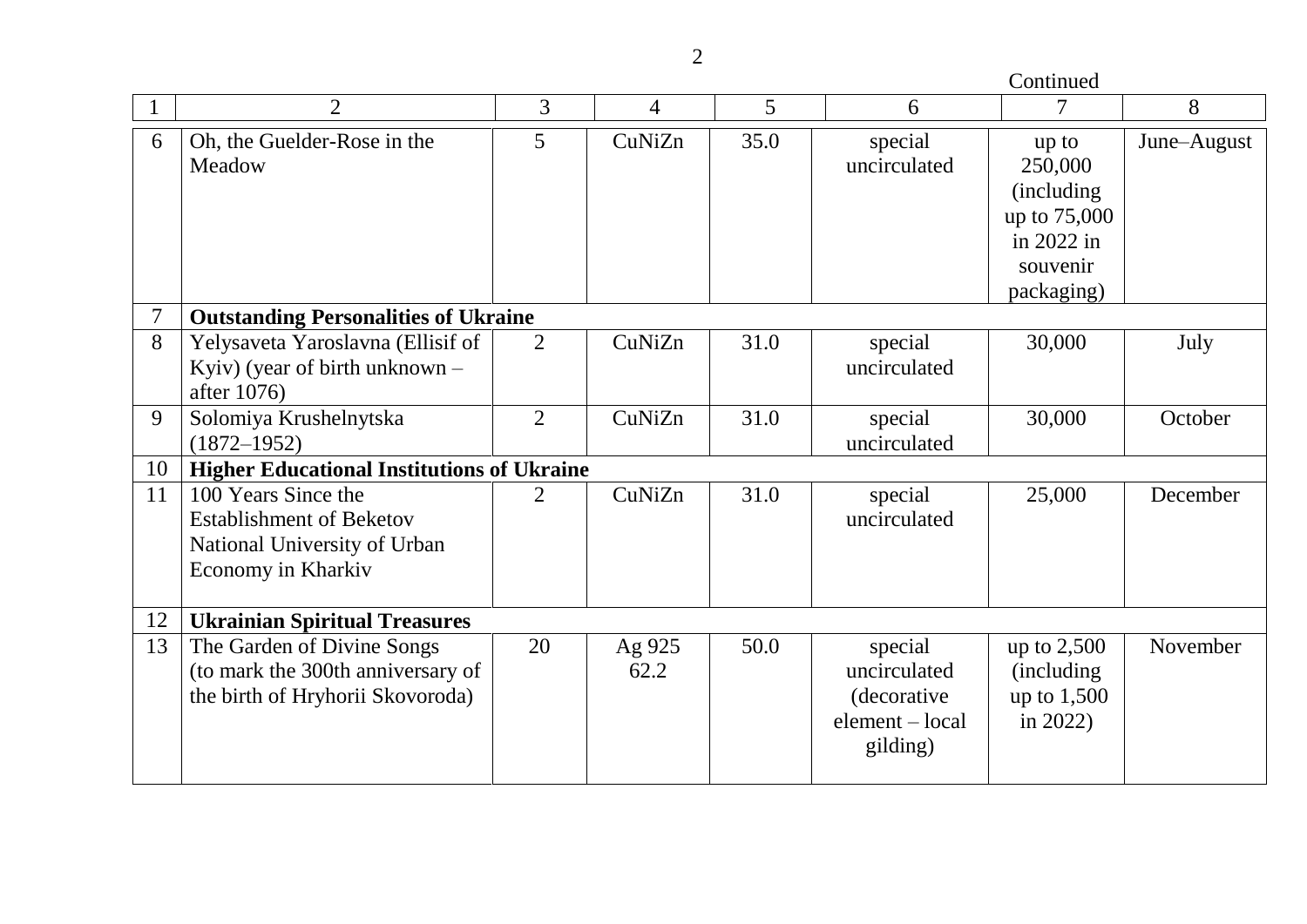Continued

|    | $\overline{2}$                                                    | $\overline{3}$ | $\overline{4}$      | 5    | 6                                                                      | 7                                                            | 8         |
|----|-------------------------------------------------------------------|----------------|---------------------|------|------------------------------------------------------------------------|--------------------------------------------------------------|-----------|
| 14 | <b>Ukraine's Armed Forces</b>                                     |                |                     |      |                                                                        |                                                              |           |
| 15 | The Navy of Ukraine's Armed<br>Forces                             | 10             | zinc-based<br>alloy | 30.0 | uncirculated                                                           | 1,000,000<br><i>(including)</i><br>500,000 in<br>2022)       | July      |
| 16 | The Special Operations Forces of<br><b>Ukraine's Armed Forces</b> | 10             | zinc-based<br>alloy | 30.0 | uncirculated                                                           | 1,000,000<br>(including)<br>500,000 in<br>2022)              | July      |
| 17 | <b>Ukraine's Holy Places</b>                                      |                |                     |      |                                                                        |                                                              |           |
| 18 | St. Volodymyr's Cathedral in<br>Kyiv                              | 5              | CuNiZn              | 35.0 | special<br>uncirculated<br>(decorative<br>$element - pad$<br>printing) | 35,000<br>(including)<br>10,000 in<br>souvenir<br>packaging) | September |
| 19 | <b>Sports</b>                                                     |                |                     |      |                                                                        |                                                              |           |
| 20 | The XXIV Olympic Winter<br>Games                                  | 10             | Ag 925<br>31.1      | 38.6 | special<br>uncirculated<br>(decorative<br>element – pad<br>printing)   | 2,500                                                        | January   |
| 21 | The XXIV Olympic Winter<br>Games                                  | $\overline{2}$ | CuNiZn              | 31.0 | special<br>uncirculated<br>(decorative<br>$element - pad$<br>printing) | 35,000                                                       | January   |

3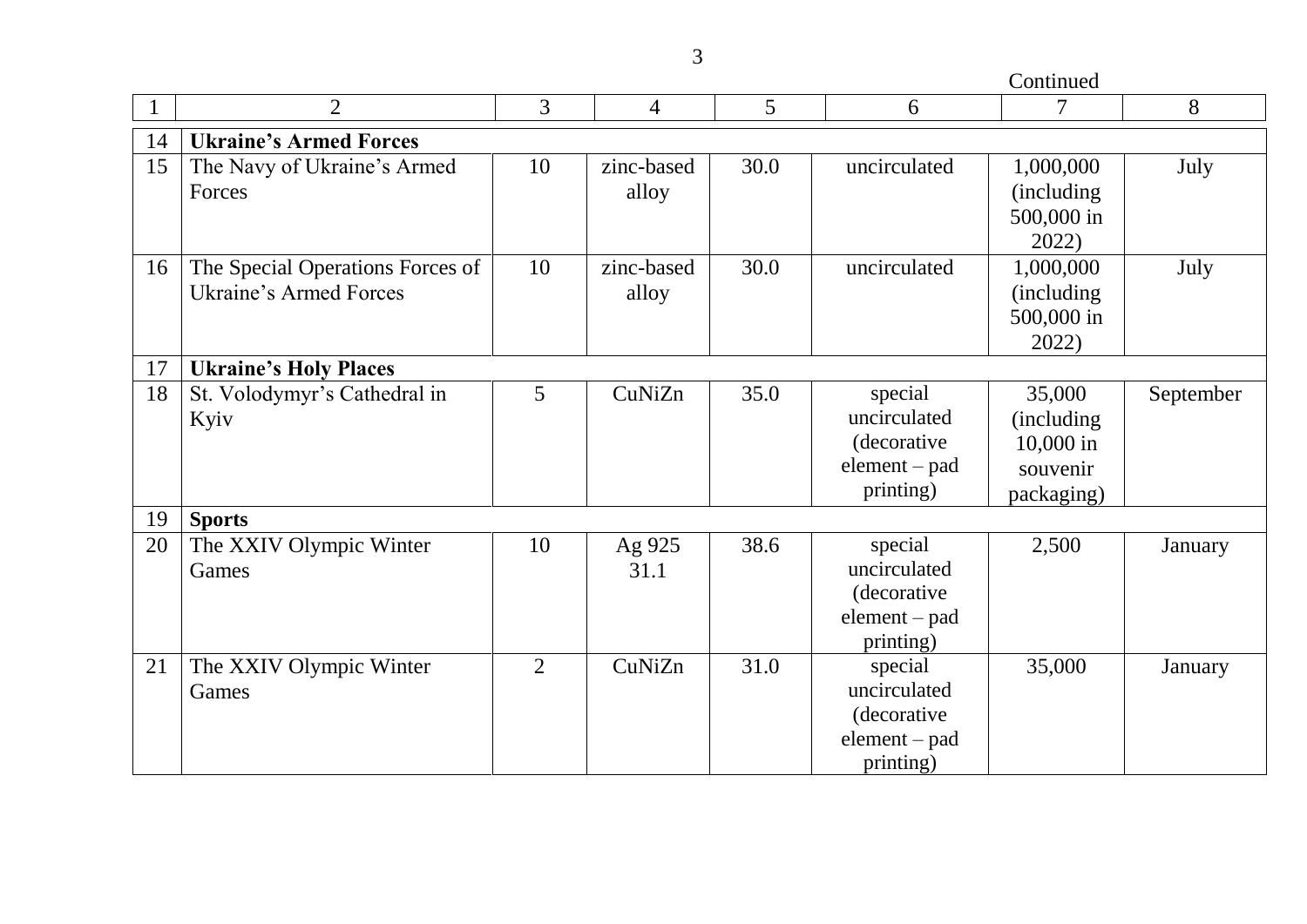Continued

|    | $\overline{2}$                                                                                    | 3                        | $\overline{4}$   | 5              | 6                                                                              | 7                                                                       | 8                    |
|----|---------------------------------------------------------------------------------------------------|--------------------------|------------------|----------------|--------------------------------------------------------------------------------|-------------------------------------------------------------------------|----------------------|
| 22 | <b>The Oriental Calendar</b>                                                                      |                          |                  |                |                                                                                |                                                                         |                      |
| 23 | The Year of the Cat (Rabbit)                                                                      | 5                        | CuNiZn           | 35.0           | special<br>uncirculated                                                        | 80,000<br>(including)<br>30,000 in<br>souvenir                          | December             |
|    |                                                                                                   |                          |                  |                |                                                                                | packaging)                                                              |                      |
| 24 | <b>The Ukrainian State</b>                                                                        |                          |                  |                |                                                                                |                                                                         |                      |
| 25 | Ukrainian State Symbols (a<br>three-coin set in souvenir<br>packaging)                            | 5 <sup>5</sup><br>(each) | CuNiZn           | 35.0<br>(each) | special<br>uncirculated<br><i>(decorative)</i><br>$element - pad$<br>printing) | up to 100,000<br>(each)<br>(including)<br>35,000 of each<br>in $2022$ ) | October-<br>November |
| 26 | <b>Ukrainian Flora and Fauna</b>                                                                  |                          |                  |                |                                                                                |                                                                         |                      |
| 27 | Chornobyl. Revival. The Brown<br>Bear                                                             | 5                        | CuNiZn           | 35.0           | special<br>uncirculated<br>(decorative<br>$element - pad$<br>printing)         | 40,000<br>(including)<br>20,000 in<br>souvenir<br>packaging)            | July                 |
| 28 | <b>Other Coins</b>                                                                                |                          |                  |                |                                                                                |                                                                         |                      |
| 29 | The State Service of Special<br>Communications and<br><b>Information Protection of</b><br>Ukraine | 5                        | CuNiZn           | 35.0           | special<br>uncirculated                                                        | 20,000                                                                  | August               |
| 30 | <b>II. Bullion coins</b>                                                                          |                          |                  |                |                                                                                |                                                                         |                      |
| 31 | <b>Archangel Michael</b>                                                                          |                          | Ag 999.9<br>31.1 | 38.6           | uncirculated                                                                   | 10,000                                                                  |                      |

4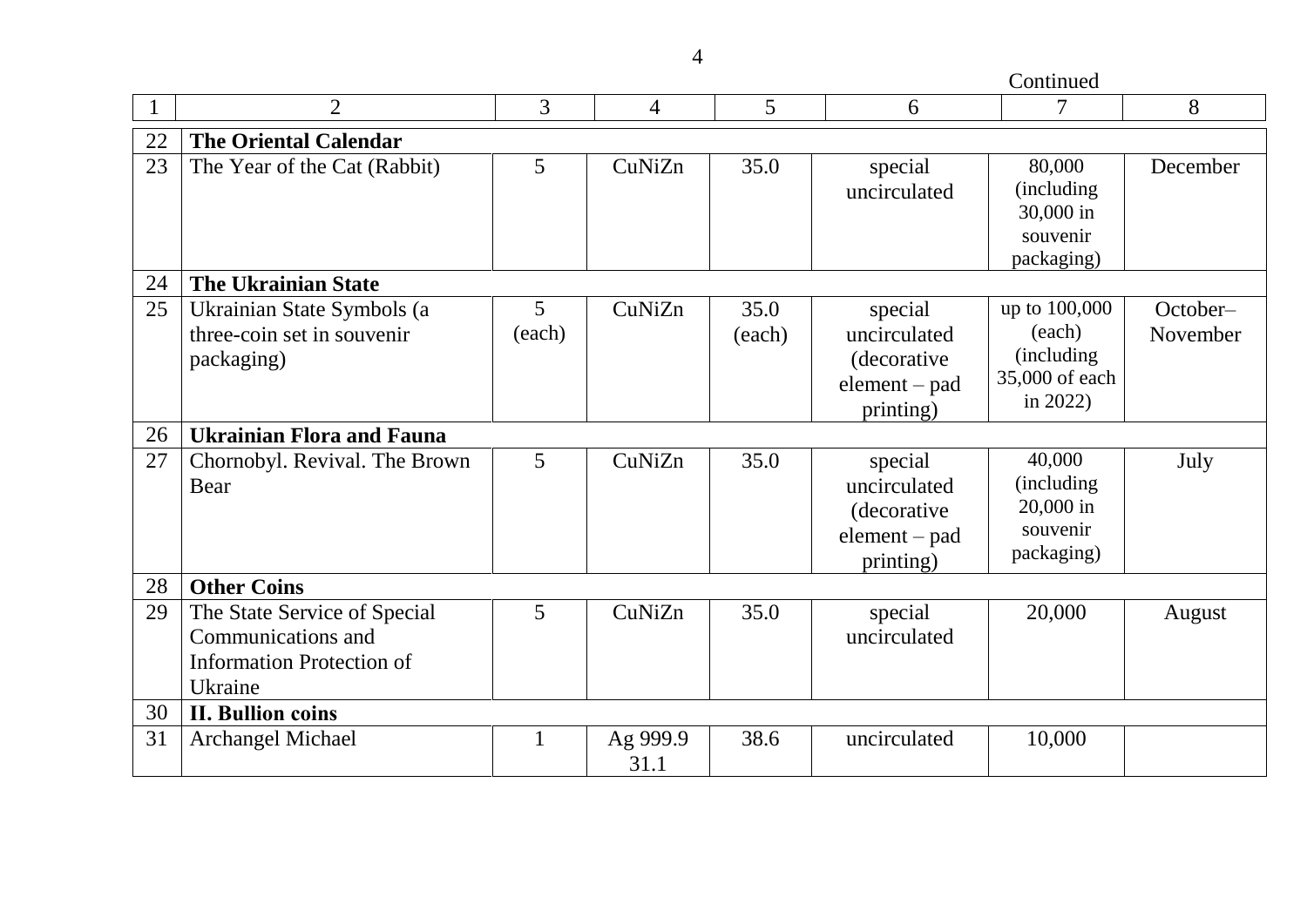Continued

|    | $\overline{2}$                                                                                                                                          | 3   | $\overline{4}$ | 5    | 6                       | 7                                                                                                       | 8        |
|----|---------------------------------------------------------------------------------------------------------------------------------------------------------|-----|----------------|------|-------------------------|---------------------------------------------------------------------------------------------------------|----------|
| 32 | <b>III. Souvenir products</b>                                                                                                                           |     |                |      |                         |                                                                                                         |          |
| 33 | Ukraine's State Financial<br><b>Monitoring Service</b><br>(commemorative medal)                                                                         |     | CuNiZn         | 35.0 | special<br>uncirculated | 20,000                                                                                                  | January  |
| 34 | <b>Security Service of Ukraine</b><br>(commemorative medal)                                                                                             |     | CuNiZn         | 35.0 | special<br>uncirculated | 25,000                                                                                                  | August   |
| 35 | The Ukrainian National Museum<br>Chicago<br><i>(commemorative</i> )<br>of<br>medal)                                                                     |     | CuNiZn         | 35.0 | special<br>uncirculated | 10,000                                                                                                  | November |
| 36 | A banknote replicating the 500<br>hryvnia banknote designed in<br>2015 and commemorating the<br>300th anniversary of the birth of<br>Hryhorii Skovoroda | 500 |                |      |                         | up to 50,000<br>(of which<br>30,000 in<br>souvenir<br>packaging<br>and up to<br>20,000 in<br>envelopes) | December |
| 37 | THE RUSSIAN-UKRAINIAN<br>WAR. WE WILL NOT<br>FORGET! WE WILL NOT<br>FORGIVE! (commemorative<br>banknote)                                                | 20  |                |      |                         | 300,000<br>(of which<br>200,000 in<br>souvenir<br>packaging<br>and 100,000<br>in envelopes)             | December |

5